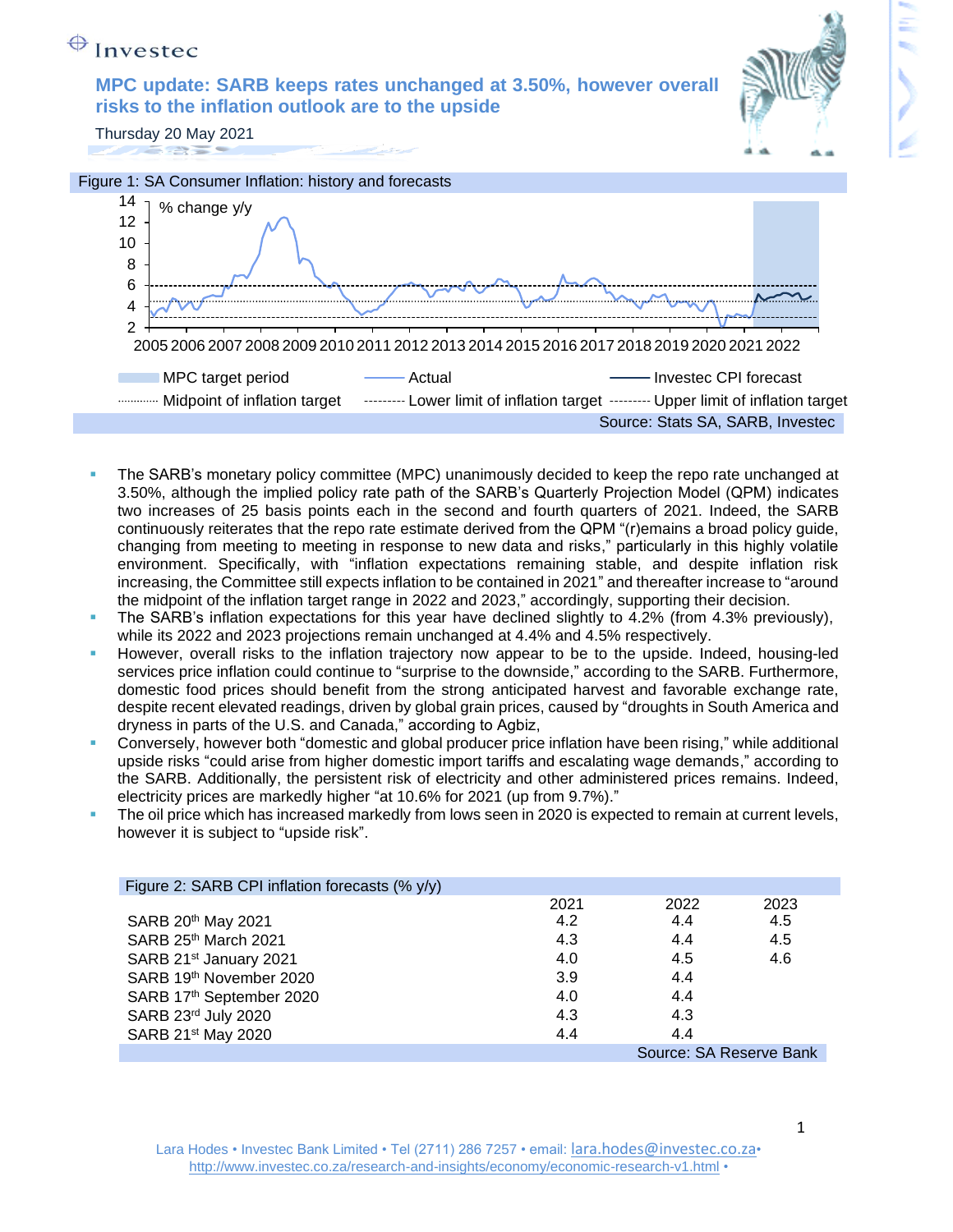**MPC update: SARB keeps rates unchanged at 3.50%, however overall risks to the inflation outlook are to the upside** 



Thursday 20 May 2021 



- The domestic currency has appreciated by 4.0% against the greenback on a trade weighted basis since the March MPC meeting and the implied starting point for the rand forecast has thus been adjusted to R14.46/USD (from R14.96/USD). Improved global conditions, due to the vaccination rollout and fiscal stimulus measures, combined with robust commodity prices have supported the rand, "moving the currency close to its long-run equilibrium level".
- Globally prospects have improved and accordingly, the IMF has revised its global growth forecast to 6.0% from 5.5% previously. Domestically, while the country's vaccine rollout has been slower than anticipated, it is gaining momentum and has provided a degree of optimism. The SARB has upped its Q1.21 forecast markedly to 2.7%, from 0.2% at the time of the March meeting and is now anticipating growth of 4.2% in 2021 (previously 3.8%). Thereafter, GDP is projected to grow by 2.3% and 2.4% in 2022 and 2023 respectively, "little changed since the March meeting".
- "A higher growth forecast implies a small further narrowing of the output gap over the forecast period."
- The SARB continues to evaluate the risks to the domestic growth outlook to be balanced. Specifically, while household expenditure (which accounts for 60% of GDP) is expected to lift moderately over the SARB's forecast period and the global environment is "generally supportive of growth," electricity supply constraints and potentially tighter lockdown restrictions as the third wave persists, remain a risk to economic recovery.
- "Monetary policy continues to be accommodative, keeping financial conditions supportive of credit demand as the economy recovers from the pandemic and associated lockdowns". however the implementation of prudent macroeconomic reforms would "enhance the effectiveness of monetary policy and its transmission to the broader economy".



Lara Hodes • Investec Bank Limited • Tel (2711) 286 7257 • email: lara.hodes@investec.co.za• <http://www.investec.co.za/research-and-insights/economy/economic-research-v1.html> •

2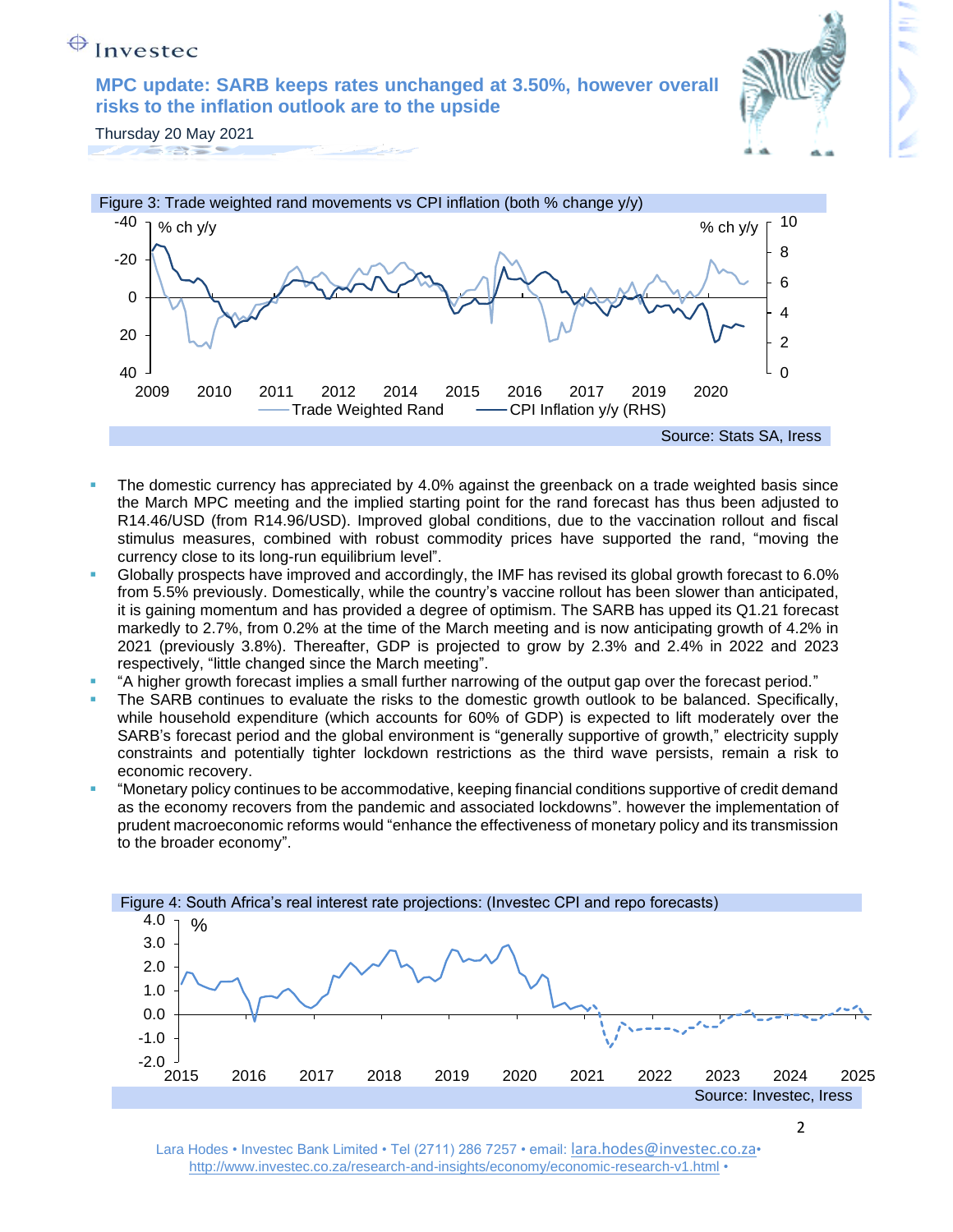## **MPC update: SARB keeps rates unchanged at 3.50%, however overall risks to the inflation outlook are to the upside**



Thursday 20 May 2021 

| Figure 5: Foreign sector assumptions                                       |                |                    |                        |                      |                   |                   |
|----------------------------------------------------------------------------|----------------|--------------------|------------------------|----------------------|-------------------|-------------------|
| Percentage changes                                                         |                | Actual<br>Forecast |                        |                      |                   |                   |
| (unless otherwise indicated)                                               | 2018           | 2019               | 2020                   | 2021                 | 2022              | 2023              |
| 1. Real GDP growth in South<br>Africa's major trading partner<br>countries | 3.3%<br>(3.3%) | 2.2%<br>(2.2%)     | $-2.8\%$<br>$(-3.1\%)$ | $6.0\%$<br>$(5.8\%)$ | 3.8%<br>$(3.7\%)$ | $3.4\%$<br>(3.3%) |
| 2. Output gap in South Africa's                                            | 0.6%           | $0.4\%$            | $-2.8\%$               | $-1.5\%$             | $-0.2%$           | $0.7\%$           |
| major trading partner countries                                            | $(0.2\%)$      | $(-0.1\%)$         | $(-2.7%)$              | $(-1.6%)$            | $(-0.4\%)$        | $(0.3\%)$         |
| 3. International commodity prices                                          | 11.5%          | $-1.1%$            | 25.4%                  | 40.8%                | $-20.3%$          | $-0.6%$           |
| in US\$ (excluding oil)                                                    | (11.5%)        | $(-1.1\%)$         | (25.5%)                | (23.3%)              | $(-13.0\%)$       | $(0.0\%)$         |
| 4. Brent crude (US\$/Barrel)                                               | \$71.0         | \$64.4             | \$41.8                 | \$62.2               | \$60.0            | \$60.0            |
|                                                                            | $(\$71.0)$     | $(\$64.4)$         | (\$41.8)               | (\$62.0)             | $(\$60.0)$        | (\$60.0)          |
| 5. World food prices (US\$)                                                | $-2.2%$        | $-0.8%$            | 3.1%                   | 5.2%                 | 0.8%              | 1.4%              |
|                                                                            | $(-2.2%)$      | $(-0.8% )$         | $(3.1\%)$              | $(4.5\%)$            | $(1.7\%)$         | $(1.4\%)$         |
| 6. International consumer prices                                           | 2.0%           | 1.4%               | 0.7%                   | 2.0%                 | 2.1%              | 2.4%              |
|                                                                            | $(2.0\%)$      | $(1.4\%)$          | $(0.7\%)$              | $(1.6\%)$            | $(1.6\%)$         | $(1.8\%)$         |
| 7. International policy interest rate                                      | 0.9%           | 1.1%               | 0.2%                   | 0.0%                 | 0.0%              | 0.0%              |
|                                                                            | $(0.9\%)$      | $(1.1\%)$          | $(0.2\%)$              | $(0.0\%)$            | $(0.0\%)$         | $(0.0\%)$         |
|                                                                            |                |                    |                        |                      |                   |                   |

Figures in blue represents the previous MPC assumption

#### **Foreign Sector Assumptions**

- 1. **Trading partner GDP growth:** is broadly determined via the Global Projection Model "GPM" which is adjusted to aggregate the GDP growth rates of South Africa's major trading partners on a trade weighted basis. Individual projections are done for the four largest trading partners (euro area, China, United States and Japan), while the remaining trading partners are grouped into three regions: Emerging Asia (excluding China), Latin America and the Rest of Countries bloc. The assumption takes account of country specific "consensus" forecasts as well as regional growth prospects.
- 2. **Output gap:** as with GDP growth the output gap is determined via the GPM and is similarly adjusted. The output gap is driven by a combination of country-specific domestic factors, external factors, and financial-real linkages (beyond interest rate and exchange rate effects). Domestic factors include expectations of future demand and medium-term interest rates. External factors include exchange rate impacts on demand, direct spillovers through trade with trading partner countries, and foreign demand.
- 3. **International consumer prices:** are also broadly determined via the GPM, the index is an aggregate of the consumer price indices of the G3 countries (euro area, United States and Japan) weighted by their relative trade weights. Consumer prices are determined for each region discussed above by accounting for expected future price inflation, demand pressures, and pass-through from changes in the relevant exchange rate. Other institutional forecasts for international consumer prices are also considered.
- 4. **Commodity price index:** is a weighted aggregate price index of the major South African export commodities based on 2010 prices. The composite index represents the total of the individual commodity prices multiplied by their smoothed export weights. Commodity price prospects generally remain commensurate with global liquidity as well as commodity demand/supply pressures as reflected by the pace of growth in the trading partner countries.
- 5. **Brent crude oil price:** is expressed in US Dollars per barrel. The assumption incorporates the analysis of factors of supply, demand (using global growth expectations) and inventories of oil (of all grades), as well as the expectations of the US Energy Information Administration (EIA), OPEC and Reuters.
- 6. **World food prices:** is the composite food price index of the Food and Agriculture Organization of the United Nations (FAO) in US dollars. It is weighted via average export shares, and represents the monthly change in the international prices of a basket of five food commodity price indices (cereals, vegetable oil, dairy, meat and sugar). World food price prospects incorporate selected global institution forecasts for food prices as well as imbalances from the anticipated trend in international food supplies relative to expected food demand pressures.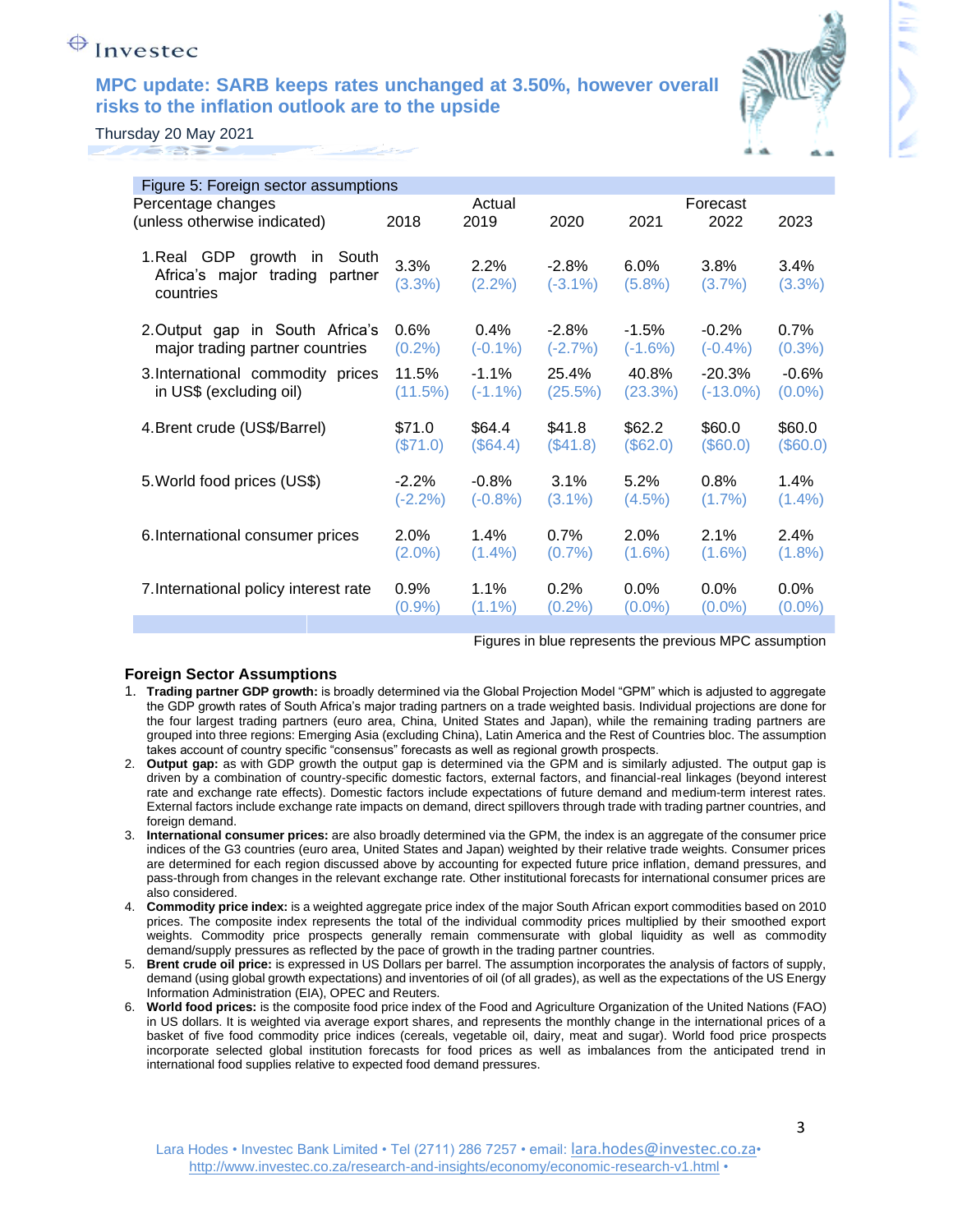## **MPC update: SARB keeps rates unchanged at 3.50%, however overall risks to the inflation outlook are to the upside**



Thursday 20 May 2021 

> 7. **International policy interest rate:** is again broadly determined via the GPM. Interest rates are an aggregate of the policy rates of the G3 countries (euro area, United States and Japan). They are individually determined by a "Taylor-type" monetary policy rule. The communications of the relevant central banks and other institutional forecasts are also considered.

| Figure 6: Domestic sector assumptions |           |           |           |           |            |            |  |  |  |
|---------------------------------------|-----------|-----------|-----------|-----------|------------|------------|--|--|--|
| Percentage changes                    | Actual    |           |           | Forecast  |            |            |  |  |  |
| (unless otherwise indicated)          | 2018      | 2019      | 2020      | 2021      | 2022       | 2023       |  |  |  |
|                                       |           |           |           |           |            |            |  |  |  |
| <b>Electricity price</b><br>1.        | $5.2\%$   | 9.6%      | $9.1\%$   | 10.6%     | 12.1%      | 10.0%      |  |  |  |
|                                       | $(5.2\%)$ | $(9.6\%)$ | $(9.1\%)$ | $(9.7\%)$ | $(11.4\%)$ | $(10.0\%)$ |  |  |  |
|                                       |           |           |           |           |            |            |  |  |  |
| 2. Fuel taxes and levies              | 8.9%      | 5.8%      | 5.7%      | 5.2%      | 4.9%       | 4.7%       |  |  |  |
|                                       | $(8.9\%)$ | $(5.8\%)$ | $(5.7\%)$ | $(5.1\%)$ | (4.9%      | $(4.7\%)$  |  |  |  |
| 3. Potential growth                   | $0.7\%$   | $0.3\%$   | $-2.5%$   | $1.6\%$   | 0.9%       | $0.9\%$    |  |  |  |
|                                       | (0.7%     | $(0.3\%)$ | $(-2.5%)$ | $(1.6\%)$ | $(0.9\%)$  | $(0.9\%)$  |  |  |  |
|                                       |           |           |           |           |            |            |  |  |  |
| 4. Inflation target midpoint          | 4.5%      | 4.5%      | 4.5%      | 4.5%      | 4.5%       | 4.5%       |  |  |  |
|                                       | $(4.5\%)$ | $(4.5\%)$ | $(4.5\%)$ | $(4.5\%)$ | $(4.5\%)$  | (4.5%)     |  |  |  |
| 5. Neutral real interest rate         | 1.9%      | $2.1\%$   | 2.0%      | $2.1\%$   | 2.3%       | 2.3%       |  |  |  |
|                                       | (1.9%     | $(2.1\%)$ | $(2.0\%)$ | $(2.1\%)$ | $(2.3\%)$  | (2.3%)     |  |  |  |
| Source: SA Reserve Bank               |           |           |           |           |            |            |  |  |  |

Figures below the assumption in parentheses represents the previous MPC assumption

#### **Domestic Sector Assumptions**

- 1. **Fuel taxes and levies:** are the total domestic taxes and costs included in the price of fuel paid at the pump. They include the Road Accident Fund (RAF), the fuel levy, retail and wholesale margins, slate levy, and other minor levies. The two major taxes, which are set by the Minister of Finance in the annual budget, are the RAF and fuel levy. Income generated by the RAF levy is utilised to compensate third party victims of motor vehicle accidents while the fuel levy is used to provide funding for road infrastructure.
- 2. **Electricity price:** is an administered price measured at the municipal level with a weight of 3.75 per cent in the headline CPI basket. Electricity price adjustments generally take place in the months of July and August of each year, and the assumed pace of increase over the forecast period reflects the multi-year price determination (MYPD) agreement between ESKOM and NERSA with a slight adjustment for measurement at the municipal level.
- 3. **Potential growth:** the pace of potential growth is derived from the SARB's semi-structural potential output model. The measurement accounts for the impact of the financial cycle on real economic activity and introduces economic structure via the relationship between potential output and capacity utilisation in the manufacturing sector (South African Reserve Bank, Working Paper Series, WP/14/08).
- 4. **Inflation target midpoint:** is the middle of the official target range of 3 to 6 percent.
- 5. **Neutral real interest rate:** The neutral real interest rate is the rate at which inflation is stable at the inflation target midpoint and output is operating at its potential. It is a key variable to determine the appropriate stance of monetary policy. The neutral real interest rate is a function of the model consistent real interest rate.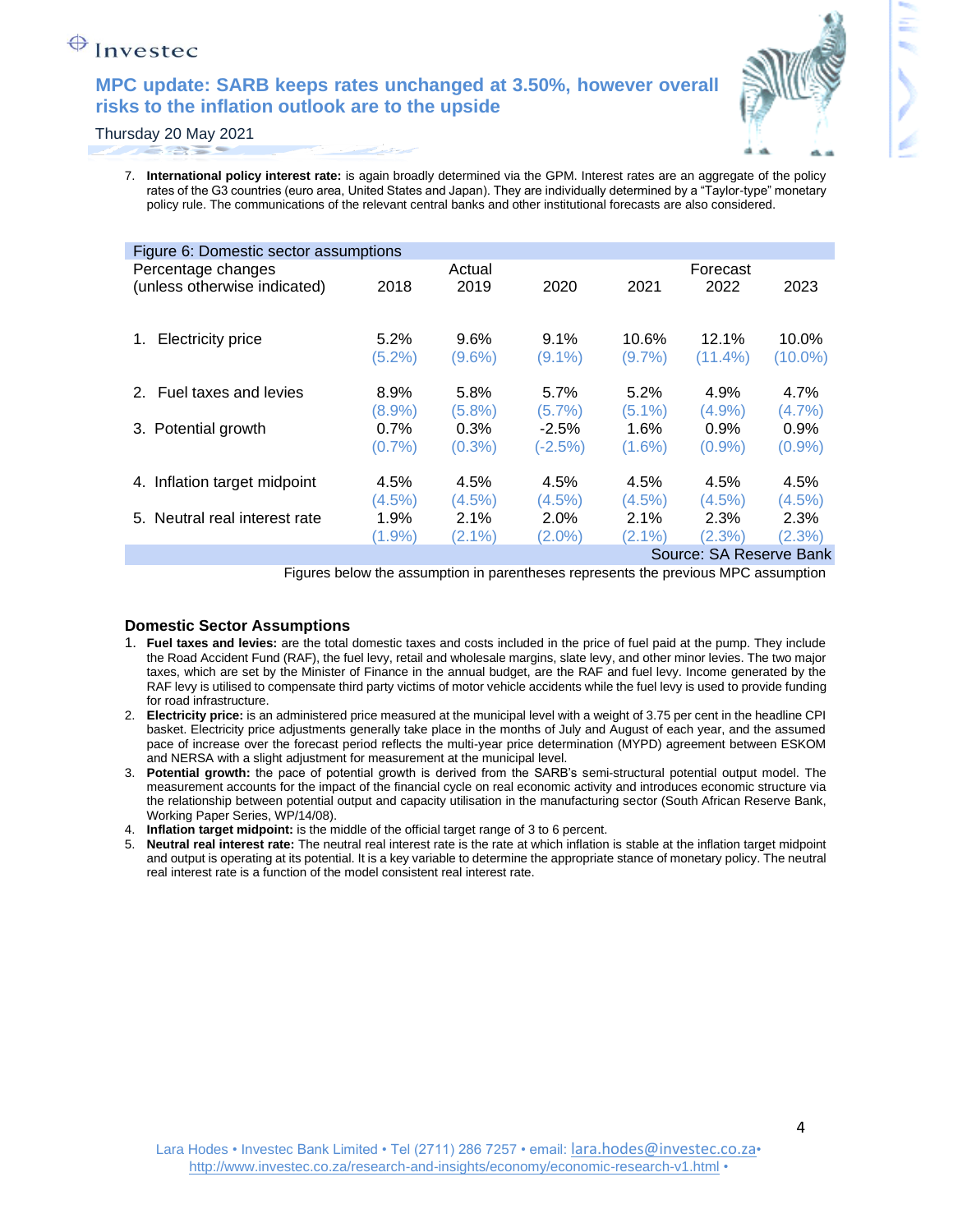## **MPC update: SARB keeps rates unchanged at 3.50%, however overall risks to the inflation outlook are to the upside**



Thursday 20 May 2021

Important Disclaimer – please read

For the purposes of this disclaimer, Investec shall include Investec Bank Limited, its ultimate holding company, a subsidiary (or a subsidiary of a subsidiary) of that entity, a holding company of that entity or any other subsidiary of that holding company, and any affiliated entity of any such entities. "Investec Affiliates" shall mean any directors, officers, representatives, employees, advisers or agents of any part of Investec.

The information and materials presented in this report are provided to you solely for general information and should not be considered as an offer or solicitation of an offer to sell, buy or subscribe to any securities or any derivative instrument or any other rights pertaining thereto.

The information in this report has been compiled from sources believed to be reliable, but neither Investec nor any Investec Affiliates accept liability for any loss arising from the use hereof or makes any representations as to its accuracy and completeness. Any opinions, forecasts or estimates herein constitute a judgement as at the date of this report. There can be no assurance that future results or events will be consistent with any such opinions, forecasts or estimates. Past performance should not be taken as an indication or guarantee of future performance, and no representation or warranty, express or implied is made regarding future performance. The information in this report and the report itself is subject to change without notice. This report as well as any other related documents or information may be incomplete, condensed and/or may not contain all material information concerning the subject of the report; its accuracy cannot be guaranteed. There is no obligation of any kind on Investec or any Investec Affiliates to update this report or any of the information, opinions, forecasts or estimates contained herein.

Investec (or its directors, officers or employees) may, to the extent permitted by law, own or have a position or interest in the financial instruments or services referred to herein, and may add to or dispose of any such position or may make a market or act as a principal in any transaction in such financial instruments. Investec (or its directors, officers or employees) may, to the extent permitted by law, act upon or use the information or opinions presented herein, or research or analysis on which they are based prior to the material being published. Investec may have issued other reports that are inconsistent with, and reach different conclusions from, the information presented in this report. Those reports reflect the different assumptions, views and analytical methods of the analysts who prepared them. The value of any securities or financial instruments mentioned in this report can fall as well as rise. Foreign currency denominated securities and financial instruments are subject to fluctuations in exchange rates that may have a positive or adverse effect on the value, price or income of such securities or financial instruments. Certain transactions, including those involving futures, options and other derivative instruments, can give rise to substantial risk and are not suitable for all investors.

This report does not contain advice, except as defined by the Corporations Act 2001 (Australia). Specifically, it does not take into account the objectives, financial situation or needs of any particular person. Investors should not do anything or forebear to do anything on the basis of this report. Before entering into any arrangement or transaction, investors must consider whether it is appropriate to do so based on their personal objectives, financial situation and needs and seek financial advice where needed.

No representation or warranty, express or implied, is or will be made in relation to, and no responsibility or liability is or will be accepted by Investec or any Investec Affiliates as to, or in relation to, the accuracy, reliability, or completeness of the contents of this report and each entity within Investec (for itself and on behalf of all Investec Affiliates) hereby expressly disclaims any and all responsibility or liability for the accuracy, reliability and completeness of such information or this research report generally.

The securities or financial instruments described herein may not have been registered under the US Securities Act of 1933, and may not be offered or sold in the United States of America or to US persons unless they have been registered under such Act, or except in compliance with an exemption from the registration requirements of such Act. US entities that are interested in trading securities listed in this report should contact a US registered broker dealer.

For readers of this report in South Africa: this report is produced by Investec Bank Limited, an authorised financial services provider and a member of the JSE Limited.

For readers of this report in United Kingdom and Europe: this report is produced by Investec Bank Plc ("IBP") and was prepared by the analyst named in this report. IBP is authorised by the Prudential Regulation Authority and regulated by the Financial Conduct Authority and the Prudential Regulation Authority and is a member of the London Stock Exchange. This report is not intended for retail clients and may only be issued to professional clients and eligible counterparties, and investment professionals as described in S19 of the Financial Services and Markets Act 2000 (Financial Promotions) Order 2005.

For readers of this report in Ireland: this report is produced by Investec Bank plc (Irish Branch) and was prepared by the analyst named in this report. Investec Bank plc (Irish Branch) is authorised by the Prudential Regulation Authority in the United Kingdom and is regulated by the Central Bank of Ireland for conduct of business rules.